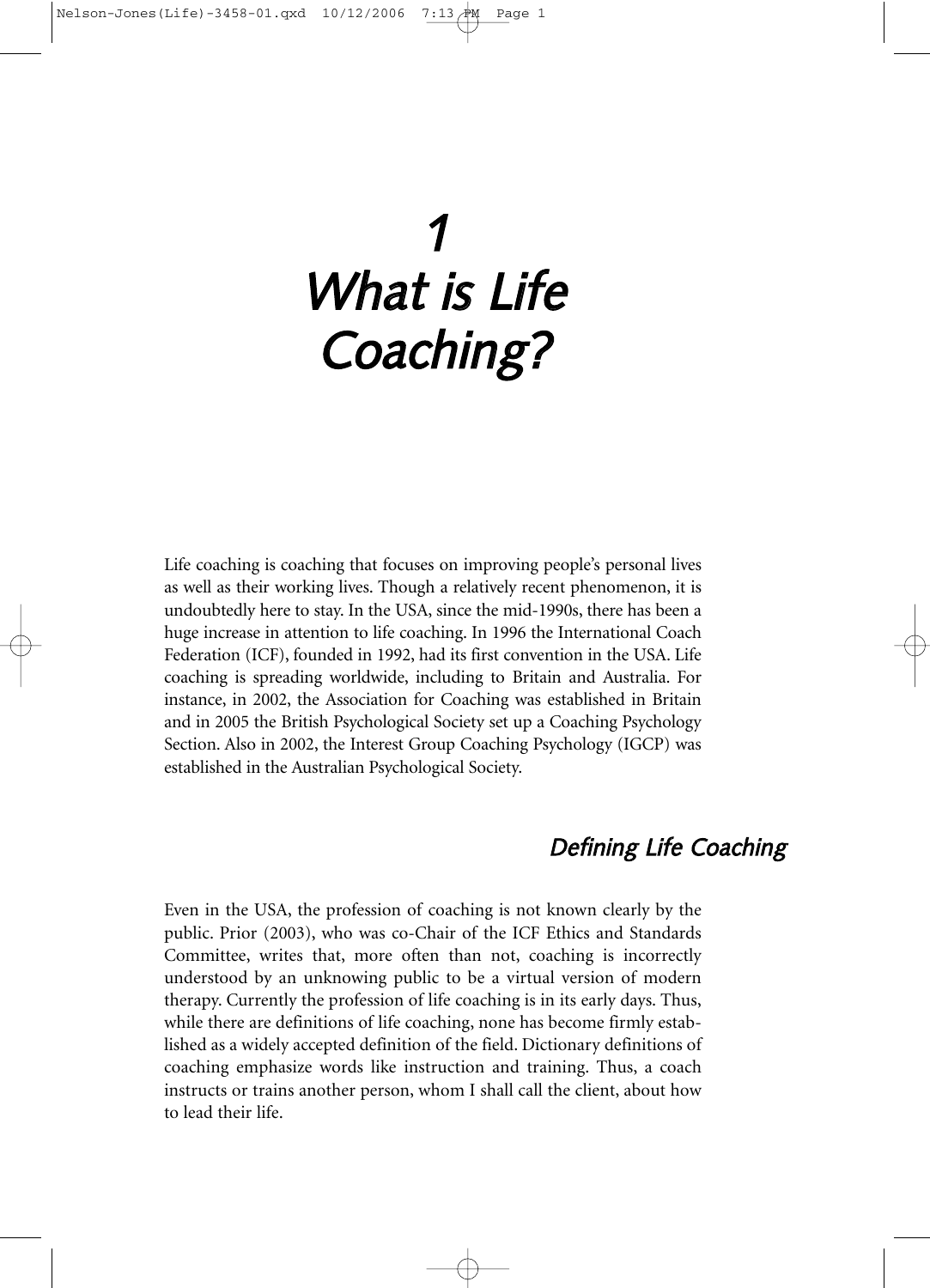Ways of defining life coaching include the following. Grant and Palmer (2002) state that coaching psychology is for enhancing well-being and performance in personal life and work domains with normal, non-clinical populations. The IGCP (2005: 2) of the Australian Psychological Society states that coaching psychology is 'the systematic application of behavioural science to the enhancement of life experience, work performance and wellbeing for individuals, groups and organizations who do not have significant mental health issues or abnormal levels of stress'. Downey (2003: 21) states that, 'Coaching is the art of facilitating the performance, learning and development of another'. Finally, Auerbach (2001: 10) states, 'Personal coaching involves helping generally well-functioning people create and achieve goals, maximize personal development, and navigate transitions on the path to realizing their ideal vision for the current and emerging chapters of their lives.' A definition of life coaching as used in this book is provided at the end of the chapter when the reasons for it should be clearer to the reader.

### Dimensions of Life

Let's look at some of the elements of defining life coaching. First, take the word 'life'. This leads into the area of *whose* life. As may be gleaned from the preceding paragraph, the main focus of life coaching is on the lives of ordinary people of all ages. Life coaching can also include a focus on superior functioning. However, even though some therapeutic approaches contain coaching, words like 'therapy' and 'counselling' best describe the services that such less well-functioning clients need.

Another area of meaning for 'life', in terms of our definition, is that coaching can go on for life. This is a position advocated by some life coaches, for instance Williams and Davis (2002). The coach is available on an ongoing basis to assist clients to lead the most satisfying, significant and successful lives that they can. Another way of looking at life is that coaching can take place at various stages of it. For instance, relationship coaching can strengthen people's ability to have good relationships at different stages, such as the initial learning of relationship skills, pre-marital coaching, marital and family coaching, and living a retired life.

Still another way of looking at life in terms of life coaching is that coaching can concern different aspects of it. Williams and Davis (2002) propose that what they term 'total life coaching' covers all areas of life. These areas are career/life purpose, family and friends, finances, romance/intimacy, health/self care, social/fun, personal/spiritual development and physical environment.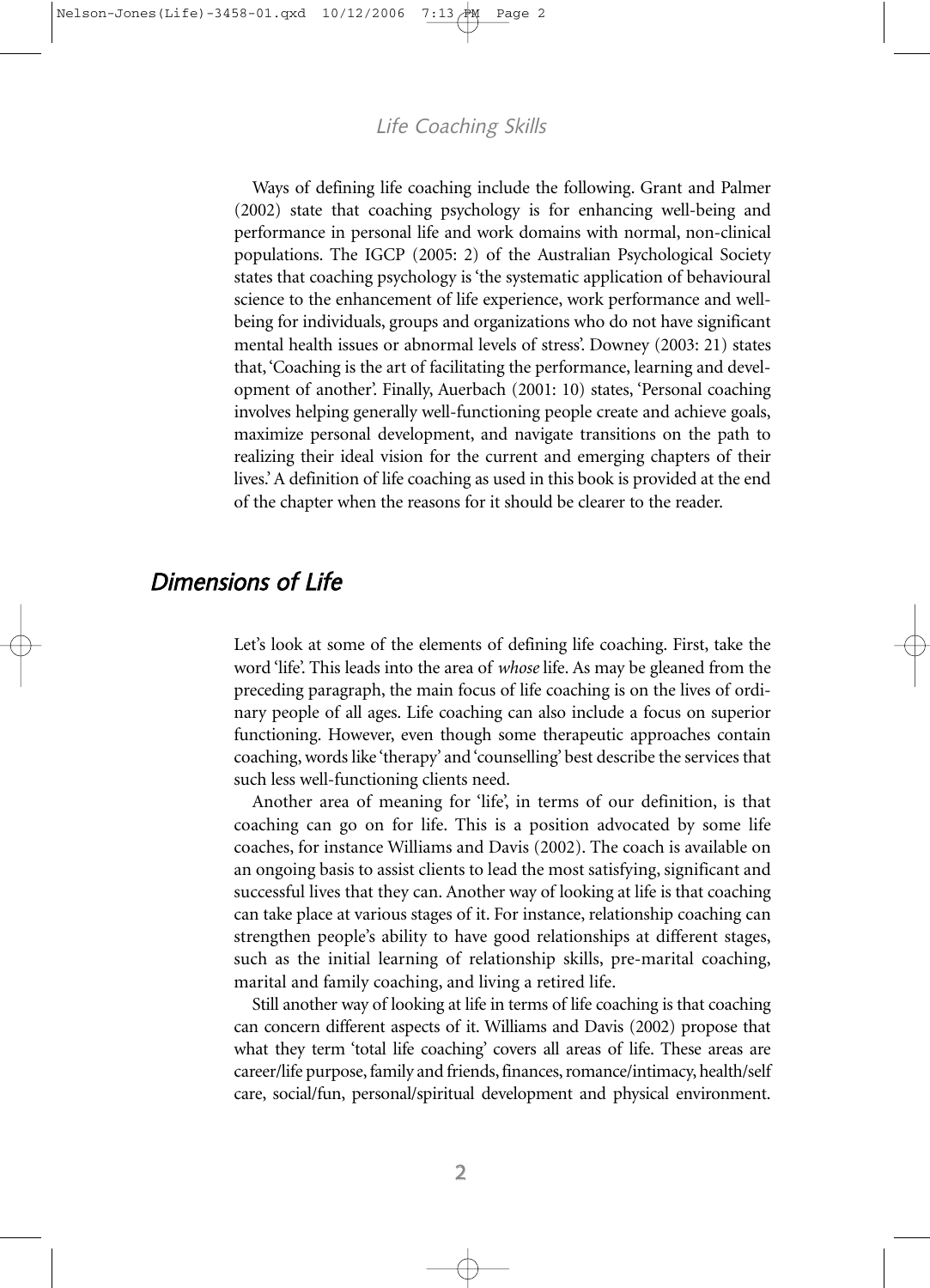Mulligan (1999) lists seven major areas: health, spiritual/religious life, work and career, finances, personal relationships, family/extended family and friends/social life. Though there is some overlap between the areas, coaching of clients may take place in any or all of them. Other areas for coaching include coaching tailored to women or men, creativity coaching, and retirement coaching (Wigman, 2005).

Related to coaching for different aspects of life is the notion of coaching for skills or for life skills. For instance, health skills can cover keeping fit skills, managing weight skills and managing stress skills, among others. Career skills can include those for choosing a career, handling various aspects of the work environment, changing jobs or even areas of work, as well as pre-retirement and retirement skills. Furthermore, maximizing enjoyment of leisure can also be included. There are numerous personal relationship skills including listening and showing understanding skills, assertiveness skills, managing anger and conflict skills, and sexual relationship skills. Each of the broad areas of skills cited by Williams and Davis and Mulligan above can be broken down into different life skills.

Yet another way of looking at life in this context is to consider what constitutes a life skill. There are two main areas of sub-skill for every life skill, namely mind skills, and communication/action skills. For example, being assertive is a skill that is useful in numerous situations. However assertiveness consists of mind skills, such as the ability to perceive accurately, to have realistic personal rules and to engage in appropriate self-talk. Assertiveness also involves sending overt messages of appropriate verbal, vocal and bodily communication. The position taken in this book is that, while it is possible to coach people without overtly using the concept of skills, it is often of great advantage to get people thinking in terms of the mind skills and communication/action skills that make up the life skills they require both for specific situations and for life in general.

The reader may be wondering about feelings and physical reactions. These are regarded as part of genetic human nature. As such, they are not skills but are capable of being influenced by how well a person uses mind skills and communication/action skills. For instance, when being assertive such skills can be used to experience feelings fully and to manage them appropriately.

## Dimensions of Life Coaching

What does coaching a person to lead a more fulfilled life involve? To put it simply there is a coach, a client , the process of coaching and then what the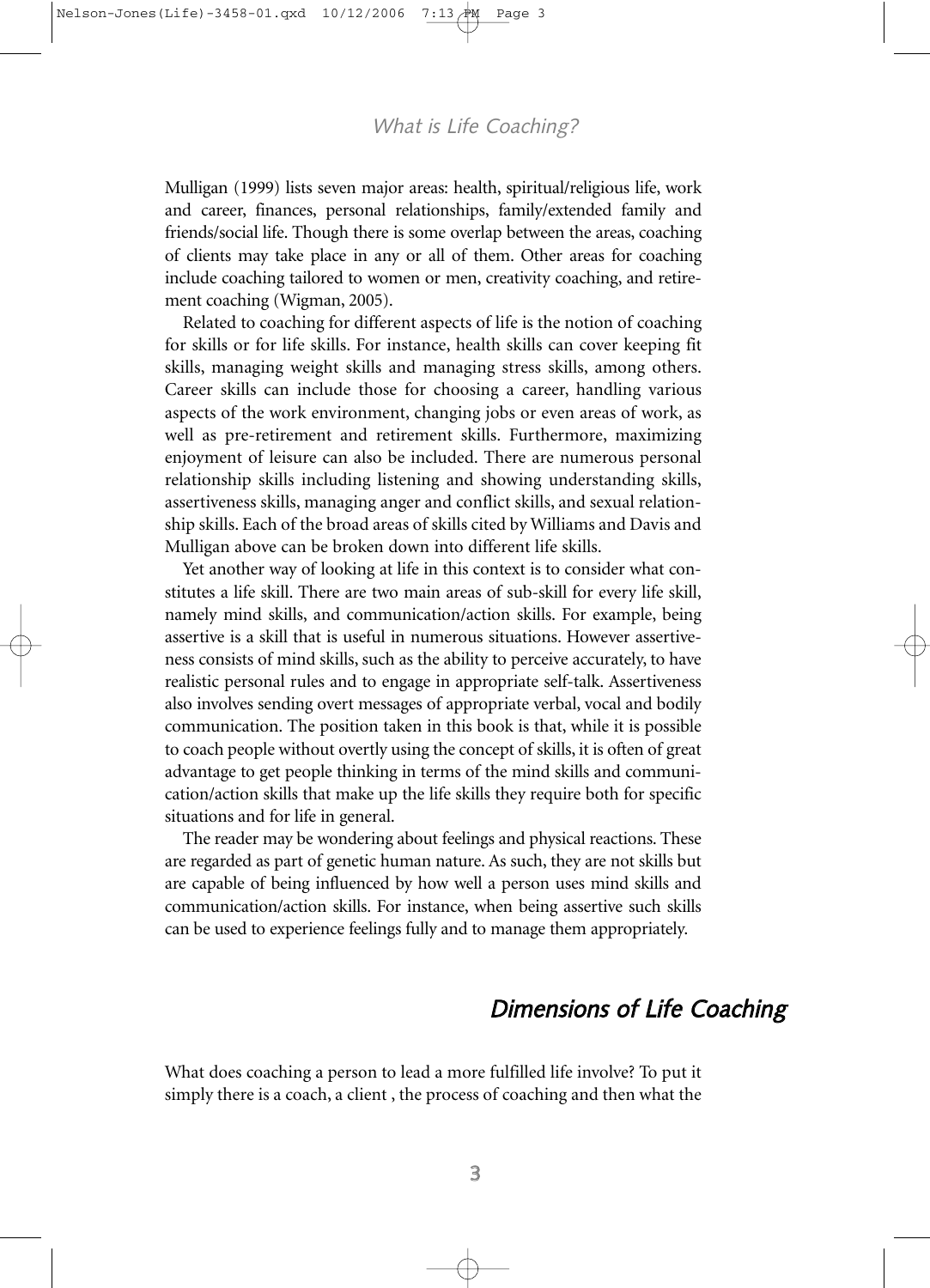client does on her or his own when not in contact with, or after contact with, the coach. To date in Britain and Australia, there is no widely recognized professional qualification for life coaches. Consequently, people with varying backgrounds are offering coaching: psychologists, social workers, nurses, teachers, people in industry and lay people, to name but a few. The level of skill of such people varies widely from the highly competent to the incompetent. Probably it is just a matter of time before coaching becomes more professionalized, where those accredited as life coaches will have to undergo training and practice under supervision before they are allowed to coach on their own. In the British and Australian Psychological Societies it is likely that the current interest groups in coaching will develop into professional groups with standards for training and accreditation. Other professions, such as social work and personnel management, may also train and accredit coaches in the future. Inevitably much life coaching will continue to be done informally, by parents, teachers, bosses and so on.

Life coaching clients can be just about anyone. Coaching can take place at virtually all life stages, from the very young to the old preparing for death. At the moment, life coaching tends to be for the relatively affluent few who can afford the fees charged by private coaches. Wigman (2005: 2) writes: 'The hottest propositions for personal coaching seem to be among the cash-rich and time-poor professionals, and among the retired and parents of teenagers.' As more becomes known regarding how to live most effectively at each age, it is likely that there will be an increase in people wanting to improve their lives by being coached.

Ways of offering coaching to the less wealthy will also likely be developed, though how fast this takes place remains an open question. It is possible that educational institutions will provide more life coaching. Offering coaching to young people partly helps society avoid the personal and financial costs of the breakdown of families through people never having learned good life skills. A contributing reason to the likely spread of coaching is that having a life coach does not have the stigma of having psychological problems that is frequently attached to seeing counsellors and psychotherapists.

Questions about the processes of life coaching are difficult to answer from the viewpoint of how life coaching is currently being practised. Coaches come from a range of theoretical backgrounds and some even have little such background. Much of the coaching literature indicates that the writers practise on the basis of what seems to work for them rather than from clear theoretical positions. The approach to coaching taken in this book is based on a combination of cognitive-behavioural and humanistic theory. Behaviour consists of how people think as well as how they act. Cognitive-behaviourism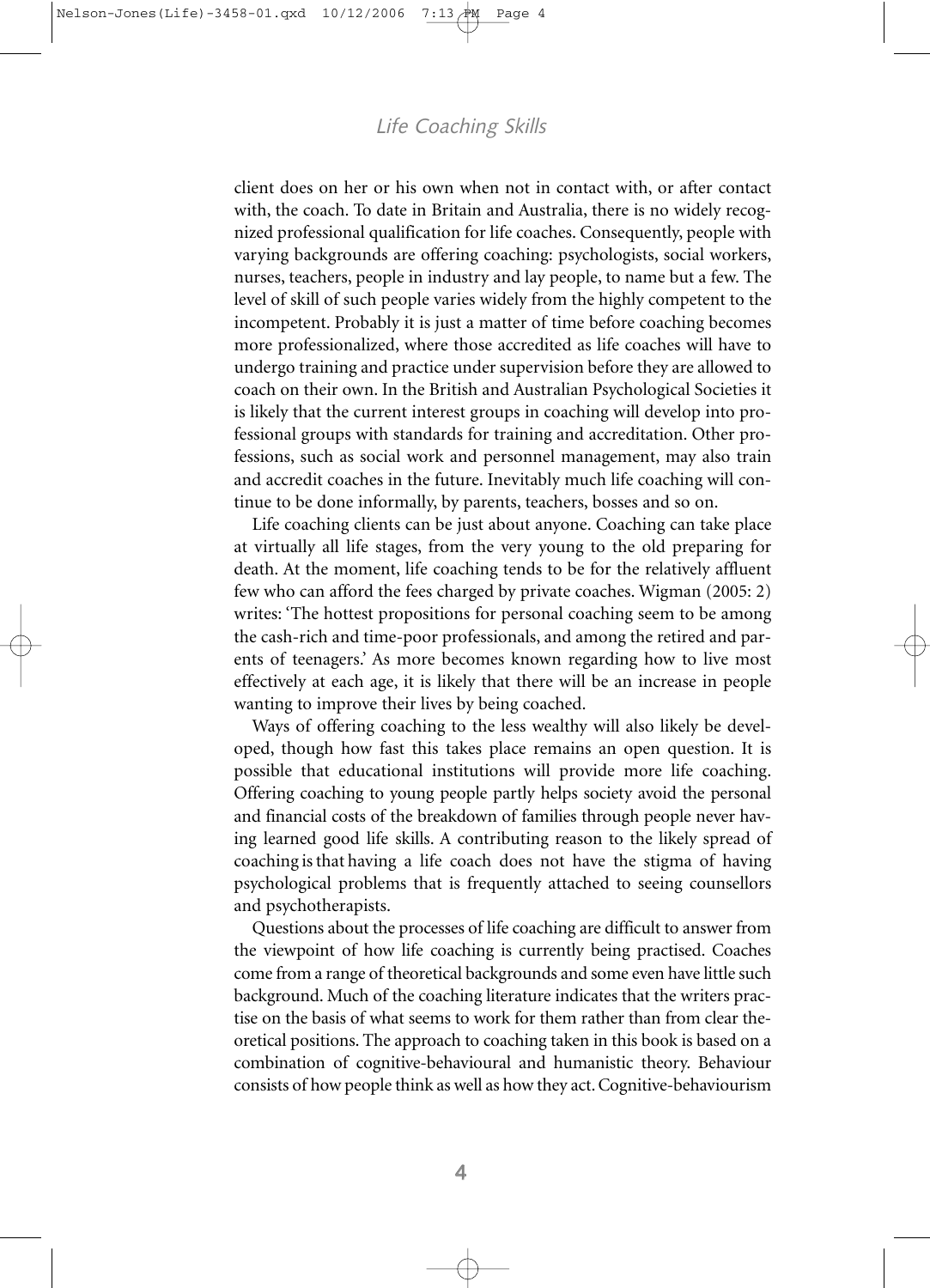holds that behaviour is learned from a mixture of instruction, reward or reinforcement, demonstration or modelling and practise. The consequences of these experiences are that fortunate people are helped to develop the mind skills and the communication skills to lead life effectively whereas less fortunate people are not. Humanistic theory emphasizes the importance of the relationship between coach and client. In many instances, a sound coaching relationship can assist clients by helping them to have the confidence to exhibit and improve behaviours that are already in their repertoires. Coaches need to treat clients as individuals who need different amounts of a warm, non-controlling relationship and a focus on specific skills, depending on their circumstances.

Life coaching can involve helping a person learn a skill for the first time, helping them maintain and improve existing skills and assisting them to weaken and, if possible, stop exhibiting unwanted skills. Coaching can last from a single session to a lifetime. However, those who have regular contact with coaches throughout their lives, partly for financial reasons, are likely to be very much a minority. Many people come to coaching because they are not getting as much out of life as they would like. Often coaching starts by providing them with assistance for a problem and then broadens into helping them live more effectively in other areas. Another approach to coaching is to have it when one feels it necessary. For instance, there may be a major decision or change in one's life with which one would like assistance. Still another approach, especially in business, is to be coached at the request of another person. For instance, a reason that business people get sent for coaching is to help them learn the skills they will require to take up a new position. Another reason is to help them to remedy any skills weaknesses they may have that stop them from making their best contribution to a firm's profitability.

Life coaching can be performed in numerous ways and combinations of ways. A face-to-face meeting has much to recommend it at the start of coaching. This can help build the coach–client relationship as well as give the coach experience of the client's body communication. Other considerations favouring face-to-face meetings are when coaches and clients prefer to work that way, when there is a focus on demonstrating and rehearsing bodily communication, and when clients need personal contact to maintain the relationship – as with some teenage clients, for instance.

The other main method of life coaching is by phone contact. For instance, a coach may initially meet face-to-face with a client and then engage in a phone relationship in which the client phones the coach at a fixed time for a fixed period, commonly 30 minutes. For busy clients, this has the advantage of saving them time. Some skills, for instance mind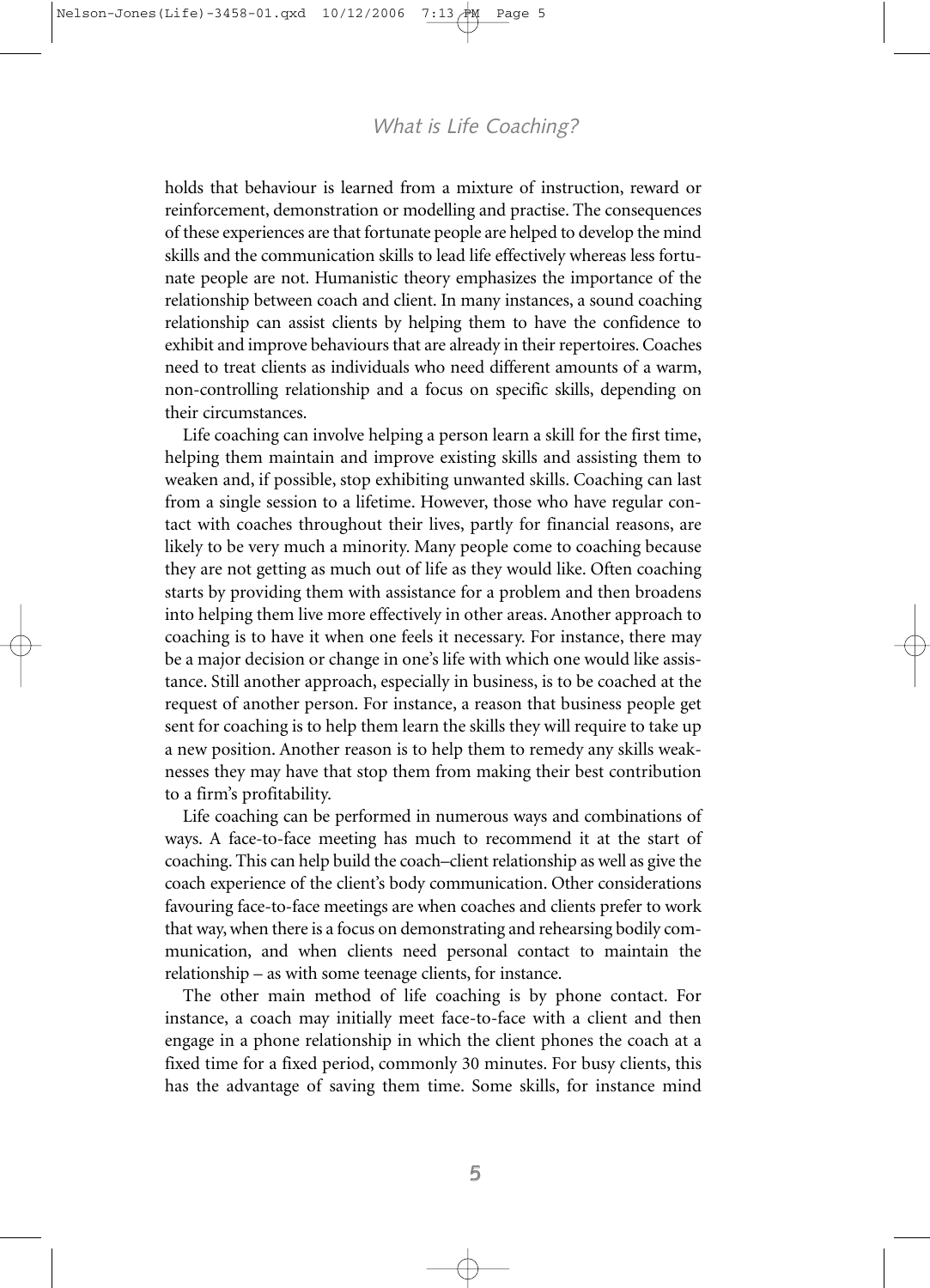skills, may be taught nearly or just as well over the phone as in person. Furthermore, certain clients appreciate the opportunity to talk by phone over current and emerging issues with skilled coaches on an ongoing basis. E-mail messages are also used, though they have the disadvantage of not being as immediate as face-to-face or phone conversations. In time, with advances in communication technology, it is likely that coaching sessions can be held with coaches and clients seeing one another on screens in their separate locations.

Life coaching can be can be conducted with individuals, couples, groups and in classrooms. This book focuses mainly on working with individuals, though a chapter on working with groups is included. Life coaching is also a self-help or self-coaching process. A major reason why this book focuses on a life-skills approach to coaching is that, ultimately, clients have to become their own coaches if they are to lead their lives soundly. The aim of all good coaching is effective self-coaching. Where possible, clients should be coached in such a way that they understand the skills well enough that they can monitor their performance and, where necessary, make corrections in how they are thinking and communicating. Life coaching can also take place through reading and working with selfhelp books and watching self-help videos and CDs. Such self-coaching can take place in conjunction with, or independently of, personal or phone sessions with coaches.

## Differences between Counselling, Psychotherapy and Life Coaching

Before suggesting some differences between counselling or psychotherapy and life coaching, I stress that there are many similarities. Both counselling and life coaching aim to help clients lead fulfilled lives. In addition, they leave the client with the right to choose what sort of life they want to lead. Some counselling approaches, in particular the cognitive and cognitive-behavioural approaches, contain a large coaching element within them. Though they do not emphasize the word skills, approaches like rational emotive behaviour therapy and cognitive therapy aim to teach and coach clients in key mind skills and, to a lesser extent, in communication skills so that they can deal better with the problems for which they came to counselling. Life coaches can gain much from being familiar with theories of counselling and therapy (Corsini and Wedding, 2005; Nelson-Jones, 2006a).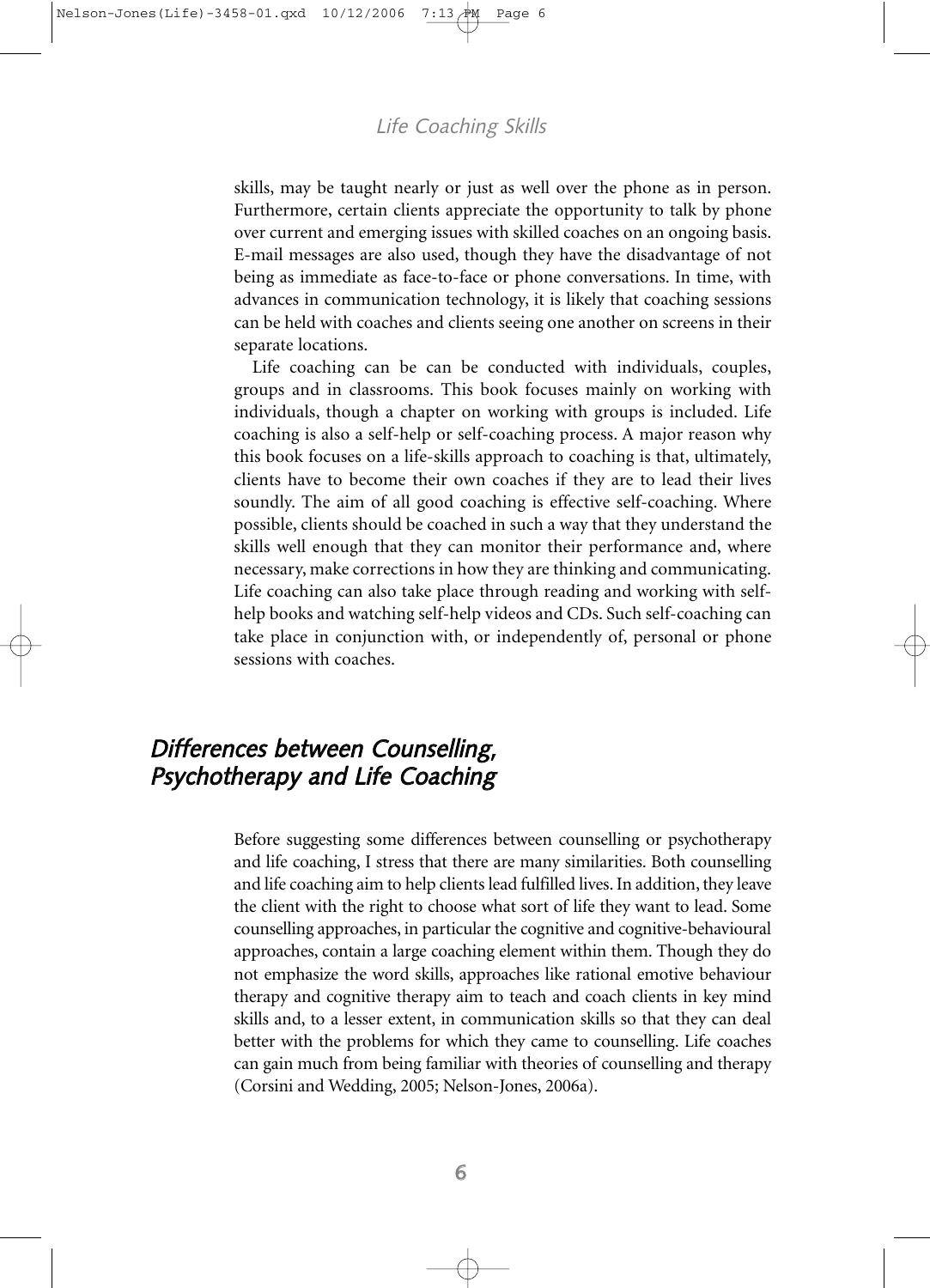Now let's look at some ways that life coaching differs from conventional counselling and therapy. The goals of life coaching are both positive and stated in the positive. There is an assumption of seeking mental wellness rather than overcoming mental illness. Though an exaggeration, there is some truth in Peltier's comment: 'High performance athletes are coached; sick, weak or crazy people get therapy' (Peltier, 2001: *xix*). Life coaching is not geared towards those whose problems are best described by the latest version of the American Psychiatric Association's *Diagnostic and Statistical Manual of Mental Disorders*. Such people require psychotherapy. Coaching clients are not worked with in psychiatric hospitals. Often very competent people seek life coaching; they want to be even more effective in leading their lives. Normal people also seek life coaching to maximize aspects of their potential and get more out of life. Life coaching does this by bringing psychological knowledge to address everyday issues and problems such as relationships, health, career, finances and spiritual concerns, among others.

Though there is some overlap, the clients for life coaching differ from those for counselling and therapy. Clients come for counselling very often because they are suffering and in psychological pain. They want to feel, think and act at a level that they regard as normal for the society of which they are a part. At the very least, they want to stop continually feeling very low. Approximately 10 per cent of the population will need counselling at some stage of their lives. However, even normal people can feel unfulfilled. Clients seek life coaching to gain ways of or skills for becoming even more successful and happier than they already are. Rather than being motivated by pain, they are motivated by gain. Their problems are often more to do with achieving their positive potential than dealing with negative issues. They may realize that, during their upbringing, they were not systematically trained in many of the skills for leading a successful life. In addition, they may want coaching to face new challenges in their lives. There is a vast potential market for life coaching in the 90 per cent or so of people who do not need counselling. In addition, many who have been counselled may later want life coaching to become even happier and more skilled at living.

There are many broader reasons why there is a need for disciplined life coaching. With the increase in economic affluence in the Western world, there does not appear to have been a corresponding increase in overall happiness. For example, the divorce rate in countries like Britain, Australia and the USA is about 50 per cent of first marriages, with many also failing at subsequent marriages. In addition, the increased mobility and time spent at work by both sexes has contributed to a breakdown in traditional support systems, such as the extended family and local church. People are bombarded every day by information that often causes them to question

7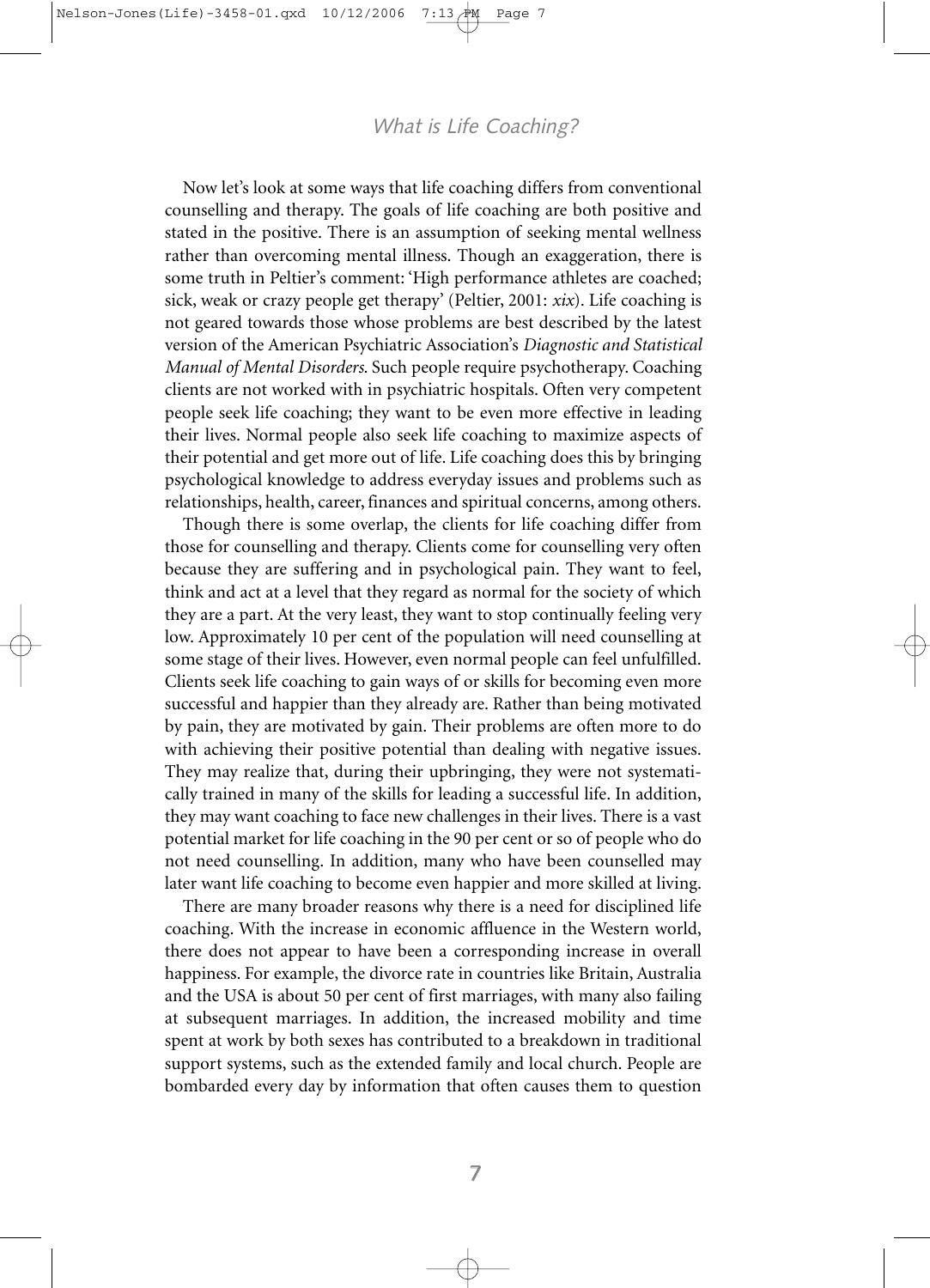how they are living. Arguably, this is a more challenging time in which to live. Not only are the former sources of support in decline, but there is a whole new range of problems with the rapid increase in changes brought about by technological invention. However, there is also a whole new range of opportunities with the increase in psychological knowledge and the possibility of using this knowledge to help not just therapy clients but also the rest of the population to lead happier lives.

Alongside the difference of life coaching goals to those of counselling and therapy, the ways of attaining them also differ. With its main emphasis on working with non-disturbed people, life coaching is less likely to be conducted with a psychodynamic approach. Mutual goals are established quite quickly in life coaching. If anything, life coaching directly encourages and trains clients in how to deal with and improve their present and their futures, rather than to understand their past.

The nature of coaches' relationships with clients also differs from that in counselling. Already I have mentioned that life coaching may be conducted over the phone as well as in person. With coaching clients in general being less disturbed than counselling clients, coaches need spend less time in helping clients listen to themselves. Though good active listening skills are still vital for effective coaching, and though clients are regarded as the main sources of information regarding how to lead their lives, coaches can be more active in making suggestions about areas that require work and what skills clients need to attain in them. The assumption is that so long as the coach is not overbearing, clients are well enough to discuss issues with coaches rather than automatically agree. Though some clients may want to be coached in a person-centred way, many clients are prepared for the coach to take a more active coaching role than that in traditional counselling. Once client and coach settle on objectives, they agree on ways to attain them as quickly as possible. While many counsellors work within an educational approach, coaches can often be seen as emphasizing the training of clients in skills even more than in counselling. Thus the coaching relationship is both facilitative and didactic, the exact mixture between the two depending on the needs of the client at any given moment.

Another issue is that of the language of coaching. Some counselling approaches, such as the person-centred approach, have counsellors conceptualizing clients in a different language to that in which counselling is conducted. Counselling is conducted mainly using the clients' language, and clients do not use person-centred terms like 'self-actualizing' and 'conditions of worth'. Psychodynamic counsellors also do not fully share their language or their approach with clients. In life coaching, coaches use everyday language to describe and train clients in how to become more effective.